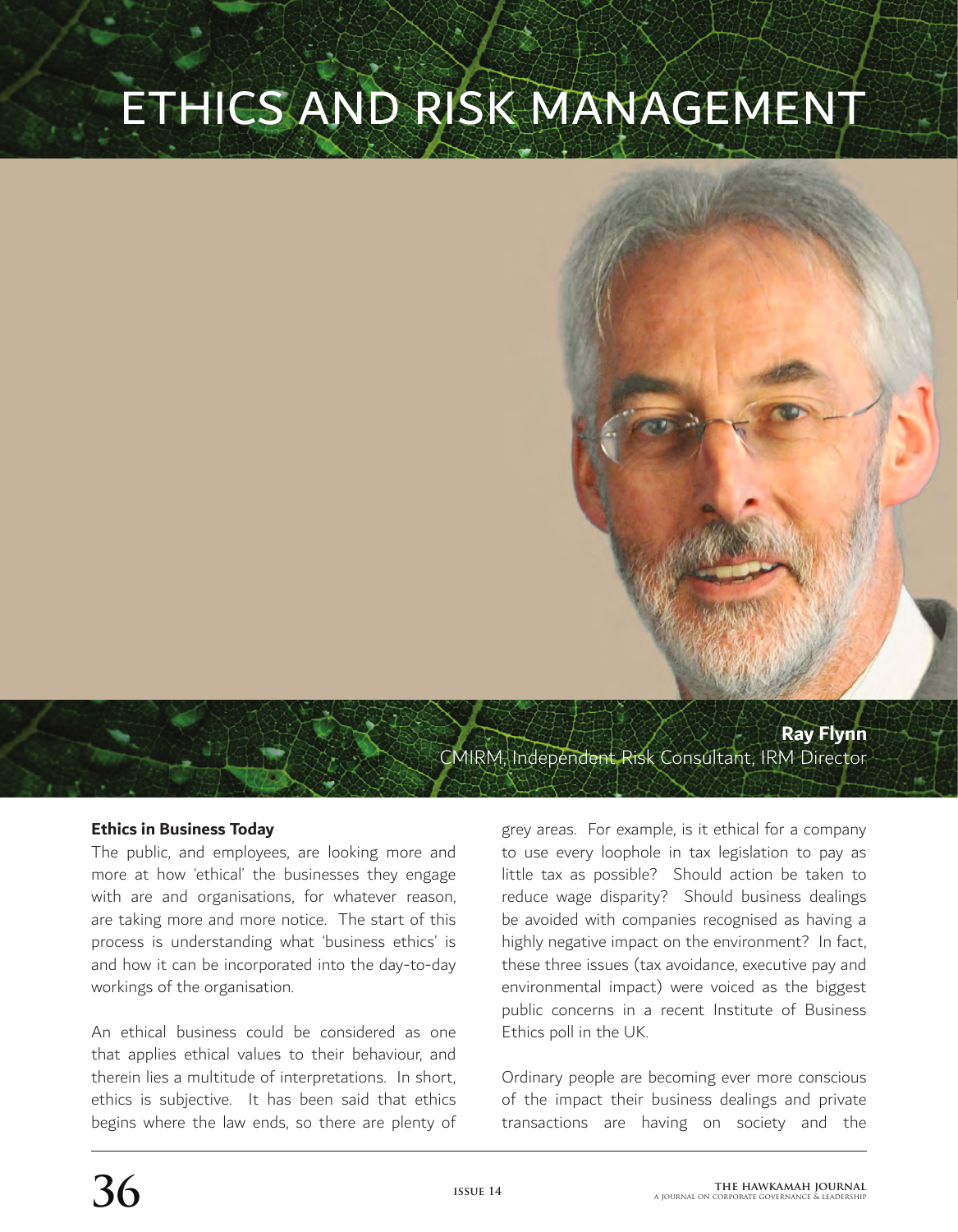environment. Witness the growth in investment funds specifically designed to have a positive social impact, at over \$500t worldwide. Microfinancing is estimated to have supported over a billion poor entrepreneurs. Employees are often keen to work for an organisation they see as ethical. An ethical lapse by a business in the public eye is likely to damage its reputation. Reputations take years to build and can be destroyed in seconds, as they say.

### **Ethical Risk Management**

So, how can ethics be built into the risk management framework of an organisation? Well, in many ways, embedding ethical business practices into risk management activities is no different to the treatment of any other risk category, with a few words of caution. The starting point is the ethical values chosen by the organisation, usually including integrity (honesty), respect and openness. The next stage is to interpret what these well-intentioned words actually mean and this is where it gets tricky. These values need to be interpreted in sufficient detail to make it clear what behaviour is expected, of individuals and the business internally and externally. A result of this might be a more detailed Code of Business Ethics and then, one of the most vital steps in the process, an ethical risk assessment. These two stages could be interative, one refining the other.

A common mistake, in my view, that organisations make, is to skip the risk assessment stage, in looking at things like bribery & corruption, anti-trust and ethics, in the assumption that it's 'obvious' what the risk are, going straight to developing procedures and training/awareness raising programmes. This risk assessment should look at sufficient, relevant information about the organisation's business activities and relationships to enable it to determine to determine how these might expose it to an ethical breach. It is vital that the right people, who understand how the business operates, are engaged at this stage and the outcomes must be refreshed and kept up to date on a regular basis.

In addition to identifying specific risks, the risk assessment process should help in deciding the resources needed to support the organisation's ambitions to operate ethically. It may support the creation of a dedicated ethics function, that can be the custodian of policies and procedures, the goto for employees with concerns and the conduit to report to management. What the risk assessment should also do is to highlight areas of the business that require special attention, be that a particular sector or location. Resources will always be limited and a 'boil the ocean' approach is counter-productive, in more ways than one. Treating all employees the same, regardless of the risk of them behaving unethically, diminishes the organisation's approach in the eyes of the employees.

### **Making sure the message is understood**

This brings up the issue of how seriously all stakeholders (staff, suppliers, partners etc.) take the organisation's ethical stance. There is a tendency to assume that the Code of Business Ethics and other declarations of intent are imposed on the organisation, are window dressing and that management is just paying lip service to the issue. This can only be countered by repeated reinforcement by management of the need for this to be taken seriously. In addition, signs that the approach is not working, such as high levels of pilfering or absenteeism, should be viewed as a need for more effort to get everyone on board. An ethics 'culture' needs to be developed and encouraged and the remedies in place should be easy to use. For example, stakeholders are naturally slow to come forward and report an ethical concern, so every effort should be made to make this easy to do.

## **Developing an Ethical Risk Culture**

This characteristic of an organisations risk culture is vitally important. Risk culture describes the values, beliefs, knowledge, attitudes and understanding about risk shared by a group of people with a common purpose. An effective risk culture is one that enables and rewards individuals and groups for taking the right risks in an informed manner and this applies as much, if not more, to ethical risk